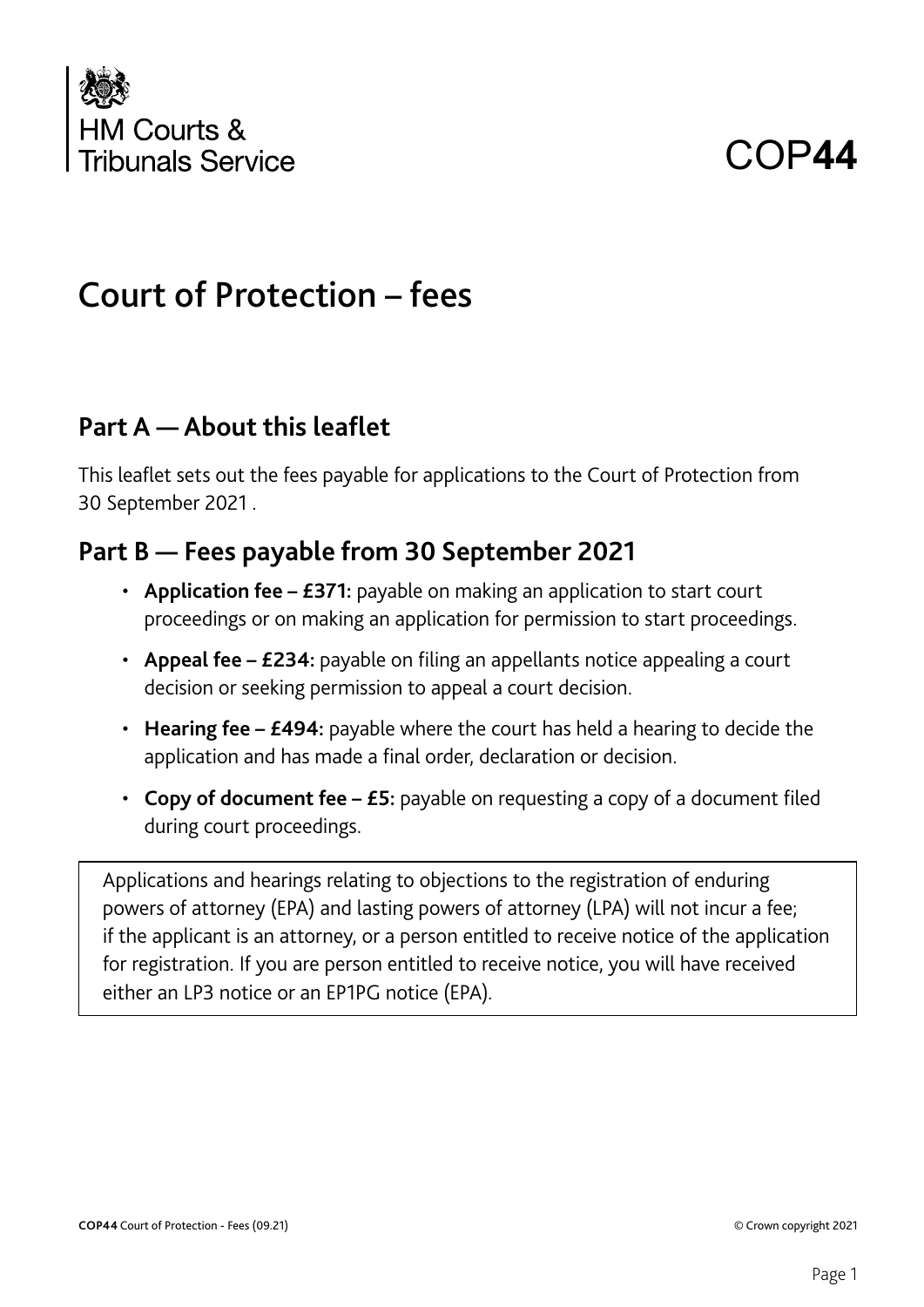## **Part C — Fees questions and answers**

## **Who is responsible for paying fees?**

- **Application fee, Appeal fee and Hearing fee:** payable by the person making the application or appeal – unless you are applying for a fee exemption or remission, you must send the fee with the application, even if you intend to recover the fee from the person the application is about.
- **Copy of document fee:** payable by the person requesting the copy document.

## **How should fees be paid?**

Fees are payable by cheque. Cheques should be made payable to HM Courts & Tribunals Service and an accompanying letter should include case number (if known) and your contact details.

#### **Can I recover the fee from the person the application is about?**

This will depend on the type of application. If your application relates to the person's property and affairs, then you can recover the fee from the person the application is about. If your application relates to a personal welfare matter, then you must pay the fee yourself. However, if you are already the deputy or attorney for the person, you may recover any expenses incurred from carrying out your duties, which includes court fees, even if your application relates to a personal welfare matter.

The court may decide not to allow the applicant to recover the fee and costs from the person the application is about; or it may decide that another party to the court application should pay the fees and costs. If you need the court to make a decision about payment of fees or costs, you should request it in your application.

#### **Are fees payable if the person the application is about dies?**

- **Application fee and Appeal fee:** if the person the application is about dies within five days of the application or appeal being lodged, the fee will be refunded.
- **Court hearing fee:** if the person the application is about dies, the hearing will not take place and no fee is payable.

#### **What if I or the person the application is about cannot afford to pay the fee?**

You might not have to pay a court fee because of your financial situation. The application form 'COP44A – Apply for help with Court of Protection fees' is available from the Court of Protection or online at www.gov.uk/court-and-tribunal-forms